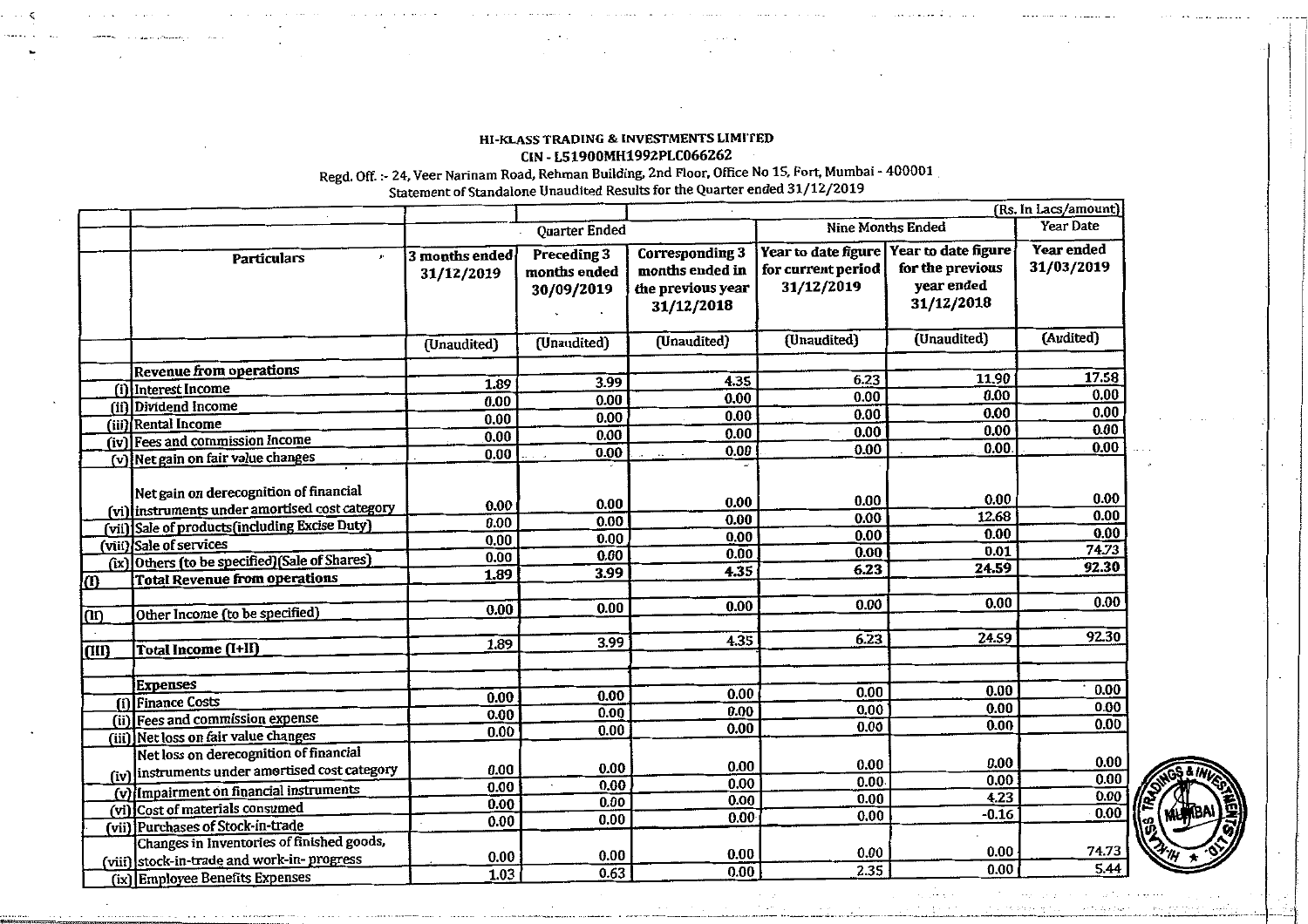|                                     | Depreciation, amortization and impairment         |                   |              |               |                        |                             |          |
|-------------------------------------|---------------------------------------------------|-------------------|--------------|---------------|------------------------|-----------------------------|----------|
| (x)                                 |                                                   | 0.00              | 0.00         | 0.00          | 0.00                   | 0.08                        | 0.00     |
|                                     | (xi) Others expenses (to be specified)            | 0.29              | 0.46         | 0.99          | 4.63                   | 445                         | 33.58    |
| ((IV)                               | Total Expenses (IV)                               | $\overline{1.32}$ | 1.09         | 0.99          | 6,99                   | $\overline{8.60}$           | 113.74   |
|                                     |                                                   |                   |              |               |                        |                             |          |
|                                     | Profit / (loss) before exceptional items and      |                   |              |               |                        |                             |          |
| l(V)                                | tax (III-IV)                                      | 0.57              | 2.90         | 3.36          | $-0.76$                | 15.99                       | $-21.44$ |
| $\overline{\text{M}}$               | <b>Exceptional</b> items                          | 0.00              | 0.00         | 0.00          | 0.00                   | 0.00                        | 0.00     |
| (VII)                               | Profit/(loss) before tax (V-VI)                   | 0.57              | 2.90         | 3.36          | $-0.76$                | 15.99                       | $-21.44$ |
| $\overline{\text{V}}$ III)          | Tax Expense:                                      |                   |              |               |                        |                             |          |
|                                     | (1) Current Tax                                   | 0.00              | 0.00         | 0.00          | 0.00                   | 2.87                        | 1.37     |
|                                     | (2) Deferred Tax                                  | 0.00              | 0.00         | 0.00          | 0.00                   | 0.00                        | 0.00     |
|                                     | Profit / (loss) for the period from continuing    |                   |              |               |                        |                             |          |
| (X)                                 | operations(VII-VIII)                              | 0.57              | 2.90         | 3.36          | $-0.76$                | 13.11                       | $-22.81$ |
| $\overline{\alpha}$                 | Profit/(loss) from discontinued operations        | 0.00              | 0.00         | 0.00          | 0.00                   | 0.00                        | 0.00     |
| (XI)                                | Tax Expense of discontinued operations            | 0.00              | 0.00         | 0.00          | 0.00                   | 0.00                        | 0.00     |
|                                     | Profit/(loss) from discontinued                   |                   |              |               |                        |                             |          |
| (XII)                               | operations(After tax) (X-XI)                      | 0.00              | 0.00         | 0.00          | 0.00                   | 0.00                        | 0.00     |
| <b>CXIII</b>                        | Profit/(loss) for the period (IX+XII)             | 0.57              | 2.90         | 3.36<br>2.224 | $-0.76$<br>المعارضات   | 13.11                       | $-22.81$ |
|                                     |                                                   |                   |              |               |                        |                             |          |
| $\overline{(\text{XIV})}$           | <b>Other Comprehensive Income</b>                 |                   |              |               |                        |                             |          |
|                                     |                                                   |                   |              |               |                        |                             |          |
|                                     | (A) (i) Items that will not be reclassified to    |                   |              |               |                        |                             |          |
|                                     | profit or loss (specify items and amounts)        | 0.00              | 0.00         | 0.00          | 0.00                   | 0.00                        | 0.00     |
|                                     | (ii) Income tax relating to items that will not   |                   |              |               |                        |                             |          |
|                                     | be reclassified to profit or loss                 | 0.00              | 0.00         | 0.00          | 0.00                   | 0.00                        | 0.00     |
|                                     | Subtotal (A)                                      | 0.00              | 0.00         | 0.00          | 0.00                   | 0.00                        | 0.00     |
|                                     |                                                   |                   |              |               |                        |                             |          |
|                                     | (B) (i) Items that will be reclassified to profit | 0.00              | 0.00         | 0.00          | 0.00                   | 0.00                        | 0.00     |
|                                     | or loss (specify items and amounts)               |                   |              |               |                        |                             |          |
|                                     | (ii) Income tax relating to items that will be    | 0.00              | 0.00         | 0.00          | 0.00                   | 0.00                        | 0.00     |
|                                     | reclassified to profit or loss                    | 0.00              | 0.00         | 0.00          | 0.00                   | 0.00                        | 0.00     |
|                                     | Subtotal (B)                                      | 0.00              | 0.00         | 0.00          | 0.00                   | 0.00                        | 0.00     |
|                                     | Other Comprehensive Income $(A + B)$              |                   |              |               |                        |                             |          |
|                                     |                                                   |                   |              |               |                        |                             |          |
|                                     |                                                   |                   |              |               |                        |                             |          |
|                                     | Total Comprehensive Income for the                |                   |              |               |                        |                             |          |
|                                     | period (XIII+XIV) (Comprising Profit              |                   |              |               |                        |                             |          |
|                                     | (Loss) and other Comprehensive Income             |                   | 2.90         | 3.36          | $-0.76$                | 13.11                       | $-22.81$ |
| $\overline{(\mathbf{X}\mathbf{V})}$ | for the period)                                   | 0.57              |              |               |                        |                             |          |
|                                     |                                                   |                   |              |               |                        |                             |          |
|                                     | Earnings per equity share (for continuing         |                   |              |               |                        |                             |          |
| (XVI)                               | operations)                                       |                   |              |               | $-0.00$                | 0.42                        | $-0.00$  |
|                                     | Basic (Rs.)                                       | 0.00              | 0.00<br>00 n | 0.11<br>18.TE | $0.11 + 1.00$<br>-0.00 | 0.42<br>$\sim$<br>$\sim 10$ | $-0.00$  |
|                                     | Dilused (De 3)                                    | ក កក <sup>់</sup> |              |               |                        |                             |          |

المرادا المواج وقهيمهم ومستوطن الرابي وهابل وسسود وجاريون وبالموسوخ والاستراد والمنادر الراباني والحرفان الحفاش

. The contract of the contract of the contract contract of the contract of the contract of  $\mathcal{A}$ 

 $\mathcal{L}(\mathcal{L}(\mathcal{L}(\mathcal{L}(\mathcal{L}(\mathcal{L}(\mathcal{L}(\mathcal{L}(\mathcal{L}(\mathcal{L}(\mathcal{L}(\mathcal{L}(\mathcal{L}(\mathcal{L}(\mathcal{L}(\mathcal{L}(\mathcal{L}(\mathcal{L}(\mathcal{L}(\mathcal{L}(\mathcal{L}(\mathcal{L}(\mathcal{L}(\mathcal{L}(\mathcal{L}(\mathcal{L}(\mathcal{L}(\mathcal{L}(\mathcal{L}(\mathcal{L}(\mathcal{L}(\mathcal{L}(\mathcal{L}(\mathcal{L}(\mathcal{L}(\mathcal{L}(\mathcal{$ 

 $\label{eq:2.1} \mathcal{L}(\mathcal{L}^{\mathcal{L}}_{\mathcal{L}}(\mathcal{L}^{\mathcal{L}}_{\mathcal{L}})) = \mathcal{L}(\mathcal{L}^{\mathcal{L}}_{\mathcal{L}}(\mathcal{L}^{\mathcal{L}}_{\mathcal{L}})) = \mathcal{L}(\mathcal{L}^{\mathcal{L}}_{\mathcal{L}}(\mathcal{L}^{\mathcal{L}}_{\mathcal{L}}))$ 

الأناسب اللامات

 $\Delta$ 

 $\sim$ 

فأستعد المدادا مناطقهم وواوو

 $\mathcal{A}^{\mathcal{A}}_{\mathcal{A}}$  , and  $\mathcal{A}^{\mathcal{A}}_{\mathcal{A}}$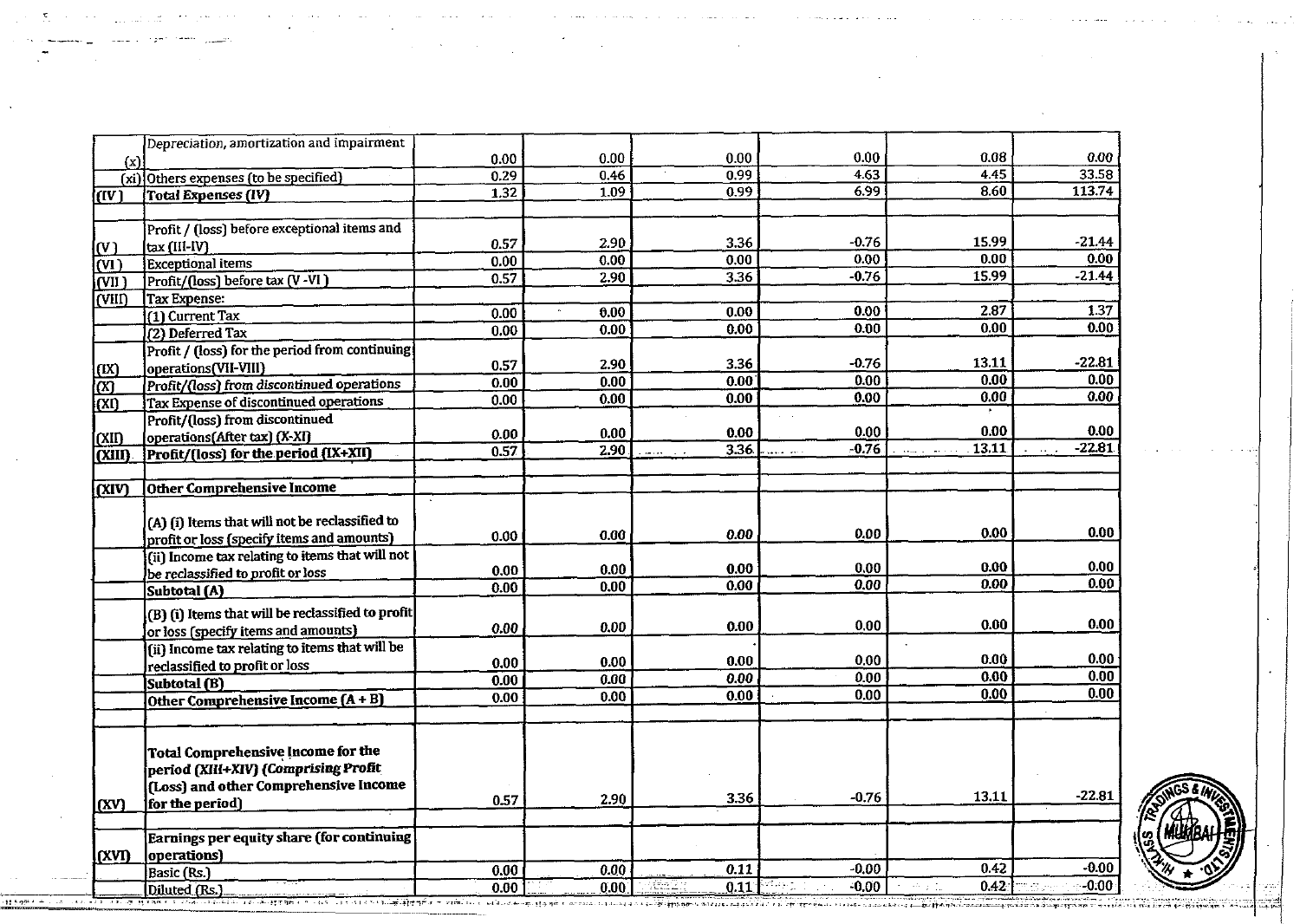|                | Earnings per equity share (for             |                   |      |      |         |      |         |
|----------------|--------------------------------------------|-------------------|------|------|---------|------|---------|
| $\vert$ (XVII) | discontinued operations)                   |                   |      |      |         |      |         |
|                | Basic (Rs.)                                | 0.00 <sub>1</sub> | 0.00 | 0.11 | $-0.00$ | 0.42 | $-0.00$ |
|                | Diluted (Rs.)                              | 0.00              | 0.00 | 0.11 | $-0.00$ | 0.42 | $-0.00$ |
|                |                                            |                   |      |      |         |      |         |
|                |                                            |                   |      |      |         |      |         |
|                | Earnings per equity share (for continuing) |                   |      |      |         |      |         |
|                | (XVIII) and discontinued operations)       |                   |      |      |         |      |         |
|                | Basic (Rs.)                                | 0.00              | 0.00 | 0.11 | $-0.00$ | 0.42 | $-0.00$ |
|                | Diluted (Rs.)                              | 0.00              | 0.00 | 0.11 | $-0.00$ | 0.42 | $-0.00$ |

Notes:

1) The above results were reviewed by the Audit Committee and thereafter taken on record by the Board in its

meeting held on 12th February, 2020 and also Limited Review were carried out by the Statutory Auditors.

2) Previous period figures have been regrouped/rearranged wherever considered necessary.

3) Financial Results for all the periods presented have been prepared in accordance with IND AS notified under the Companies (Indian Accounting Standards) Rules, 2015 as amended from time to time

**Date** : - **12th February, <sup>2020</sup> Place** : - **Mumbai** 

## **For HI-KLASS TRADING** & **INVESTMENTS LIMITED**

**Designation** : **Managing Director DIN** : **6l142300**